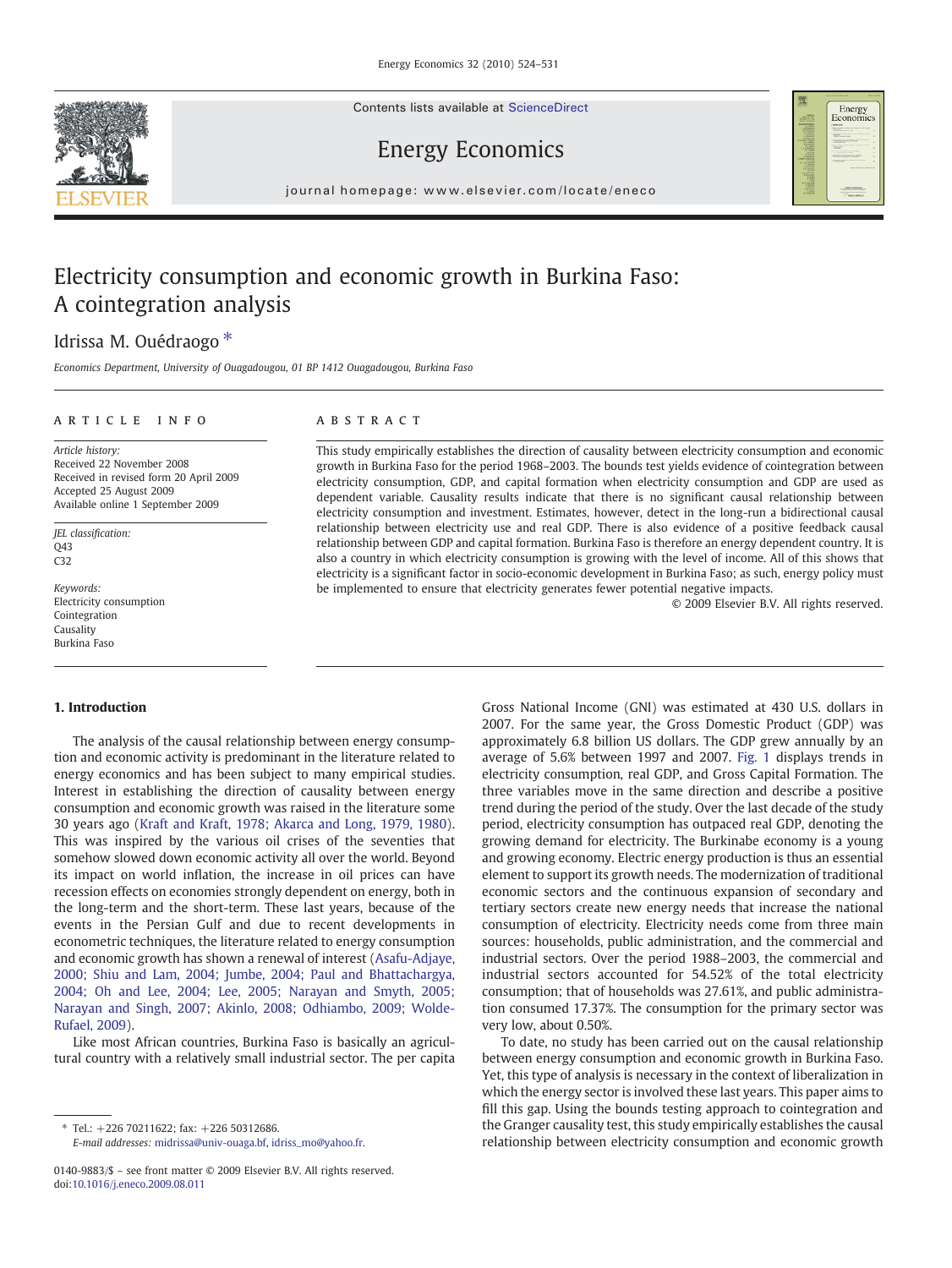<span id="page-1-0"></span>

Fig. 1. Trend in electricity consumption, GDP and Gross Capital Formation, 1968–2003.

in Burkina Faso, and further elaborates on the implications and possible forecasts for the new direction of the national energy policy.

This paper is organized as follows. Section 2 describes the energy sector in Burkina Faso and Section 3 provides a brief review of literature related to energy consumption and economic growth. Section 4 outlines the methodology used in the study. Following, Section 5 presents the empirical results of the research and the last section concludes the study.

### 2. The energy sector in Burkina Faso

Burkina Faso is a landlocked country with energy resources limited to some hydro-electrical installations. Without any domestic oil resources, Burkina Faso must import all of the hydrocarbons needed to fuel the country. For its oil products, the nation strongly relies on the refineries and oil terminals of bordering countries that have access to the sea (Côte d'Ivoire, Ghana, Togo, and Benin). Presently, Burkina Faso's energy needs are about 8000 barrels/day.

Hydrocarbons and electricity constitute the main sources of energy in Burkina Faso. The other sources represent only a small part of energy production and contribute only incidentally to the production of goods and services. Solar energy is used in two forms: the thermal form and the electrical form. In the direct thermal form solar energy is used for heating and drying fruits and vegetables, among other things. This type of use has never been quantified in Burkina Faso. On the other hand, the amount of solar energy in its electrical form (via conversion of solar radiation) is estimated in an indirect way based on the amount of solar energy equipment installed in the country for various uses (refrigeration, television, video, communication, street lighting, etc.). In this quantification, it is assumed that the demand for electricity is a derived demand related to the stock of electrical components available in the country. This method has been used to estimate households' electricity demand in Burkina Faso ([Ouédraogo](#page--1-0) [and Abdou Rafa, 2005](#page--1-0)). In 2002, the total estimated power installed for solar energy collection was 1368 kWc. In 2005, less than 20 districts of the country were supplied with such systems.

Wood products are likewise used as a source of energy in the form of firewood and charcoal. According to statistics available, wood production is primarily intended for domestic use as firewood (more than 80%). The demand is particularly important in rural areas where need exceeds 85% of the total firewood demand.

Electricity as a factor of production is very important to the production process of goods and services in Burkina Faso. Almost all companies resort to electrical power. An important proportion of these industrial companies (61.4%) exclusively use the electric power provided by The National Company of Electricity (SONABEL) for the production of their goods and services. Only 38.6% jointly use other sources of energy, such as power generating units or steam turbines [\(Ouédraogo et al., 2005\)](#page--1-0). Electricity costs account, on average, for 15% of the total expenses of the industrial and commercial companies [\(Ouédraogo et al., 2005](#page--1-0)).

The National Company of Electricity is a State owned company with a capital of 46 billion CFA francs, and is in charge of electricity supply and distribution in Burkina Faso. It has a monopoly over the production, import, transport, distribution, and marketing of electricity in the country. Its total production in 2007 was 612,711,927 KWH. For the production of electricity, SONABEL has 28 thermal power stations and 4 hydroelectric power stations. However, it should be noted that this production is insufficient to meet the country's needs for electricity. SONABEL is thus obliged to import electricity from Côte d'Ivoire and Ghana, and in 2007 SONABEL imported an estimated 123,910,359 KWH. In the same year, SONABEL provided 68 localities of Burkina with electricity; its distribution network, about 7521 km long, made it possible to provide 288,475 users with electricity.

As a result of the reforms undertaken within the framework of economic liberalization, the government of Burkina Faso initiated a profound reorganization of the electricity sector in December 1998 by passing a law on the general regulation of the electric power supply in Burkina Faso. In a specific way, this law suggests the repealing of the monopoly on electricity production by SONABEL: it authorizes the distribution of electricity in areas where no distribution company is settled and it creates a fund for the development of electrification that will be supplied by additional taxes on each kWh sold. A change in the institutional status of SONABEL is planned for the years to come by the creation of two companies: a state owned company that will be the owner of assets and in charge of rural electrification, and a private company that will be in charge of production and distribution of electricity in urban areas.

These various measures imply for SONABEL a certain number of changes at the level of production, management, and result in terms of financial equilibrium. In this context, SONABEL carried out a series of studies that led to the establishment of an optimum plan of investment totaling 240 billions CFA francs for the period 2003– 2020. To carry out these investments, SONABEL will have to significantly mobilize its own resources. With this purpose, it will have to develop a self-financing capacity. To this end, SONABEL led two studies, one on electricity price and the other on a prospective financial analysis of the company. These two studies showed the need for SONABEL to revise its tariffs in order to restore its financial balance. This step will help the company undertake necessary investments for its development.

If financial viability proves to be an imperative for SONABEL's durability, its social and economic mission should not be ignored. Indeed, it should be noted that electric power is today, not only a necessary commodity for the Burkinabe population but also, a primary production factor for many manufacturing units of the country. Although electricity constitutes one of the main sources of energy in Burkina Faso, only 13% of the households have access to it and in rural areas only 1.1% of households use electricity as a source of energy.

In September 2006, SONABEL decided to readjust its rates, a change that became effective in October 2006. This readjustment was the second in 2 years, as rate adjustments were first introduced in October 2004. The increases of 2006 vary between 2.7% and 15.4% for non-industrial consumption. For industrialists, the increase rate was between 5.9% and 7.7%. In addition, there was an increase of 20% in the service charge. According to SONABEL, the low rates applied to industries were justified by the fact that the company did not want to generate dysfunctions in the productive sectors. This increase was further justified by the fact that 75% of managers of company supplied by SONABEL say that the previous rise in the price of electricity negatively influenced their sales. And since the majority of these companies operate in a competitive environment, a high increase in electricity prices can affect their competitiveness ([Ouédraogo et al.,](#page--1-0) [2005\)](#page--1-0). Electricity prices in Burkina Faso are now among the highest in West Africa. From a policy point of view, the results of this study will be of major importance for policymakers, in that it will provide them